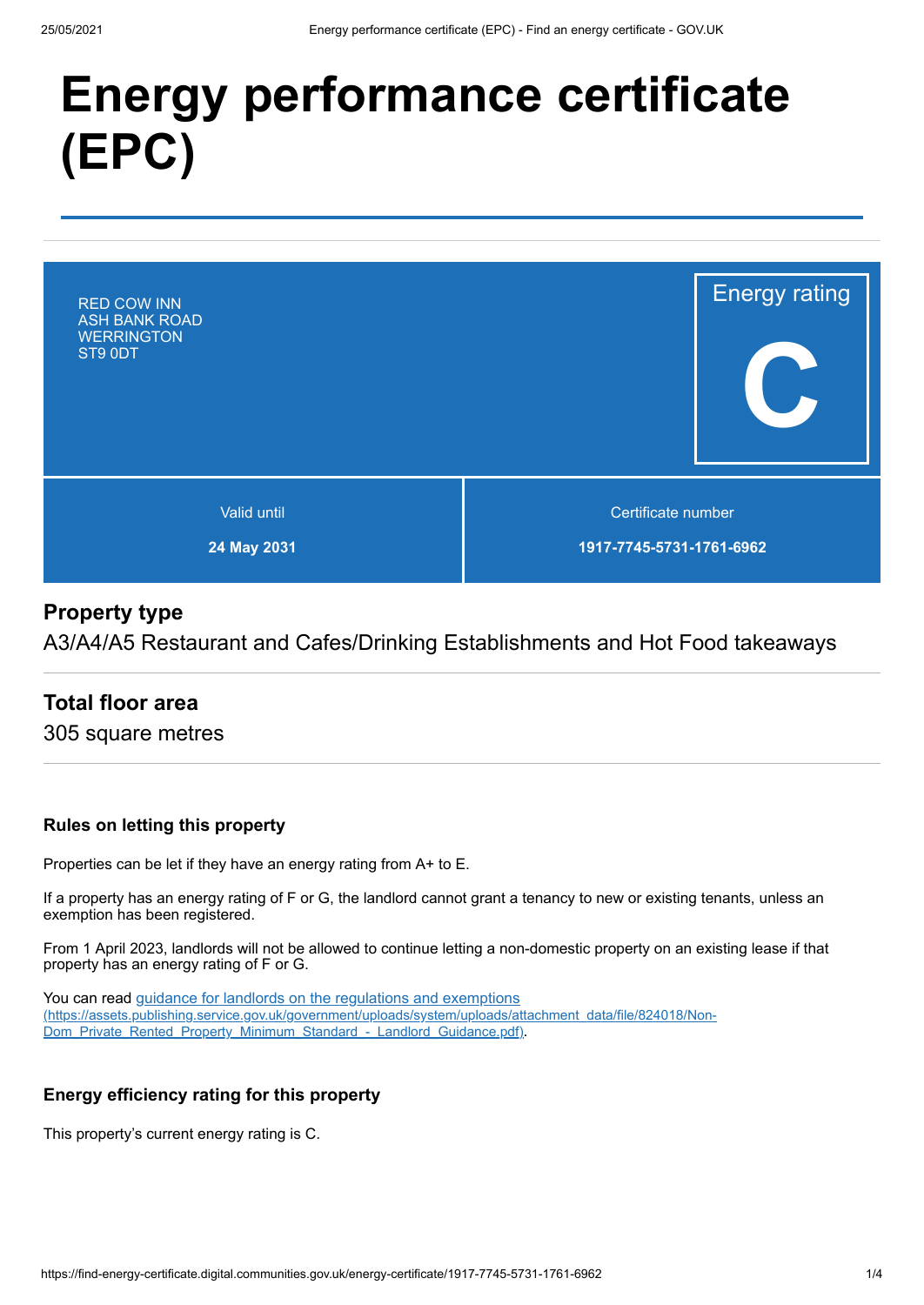

Properties are given a rating from A+ (most efficient) to G (least efficient).

Properties are also given a score. The larger the number, the more carbon dioxide (CO2) your property is likely to emit.

#### **How this property compares to others**

Properties similar to this one could have ratings:

**If newly built**

# **If typical of the existing stock**

**Breakdown of this property's energy performance**

**Main heating fuel** Natural Gas

#### **Building environment**

Heating and Natural Ventilation



29 | B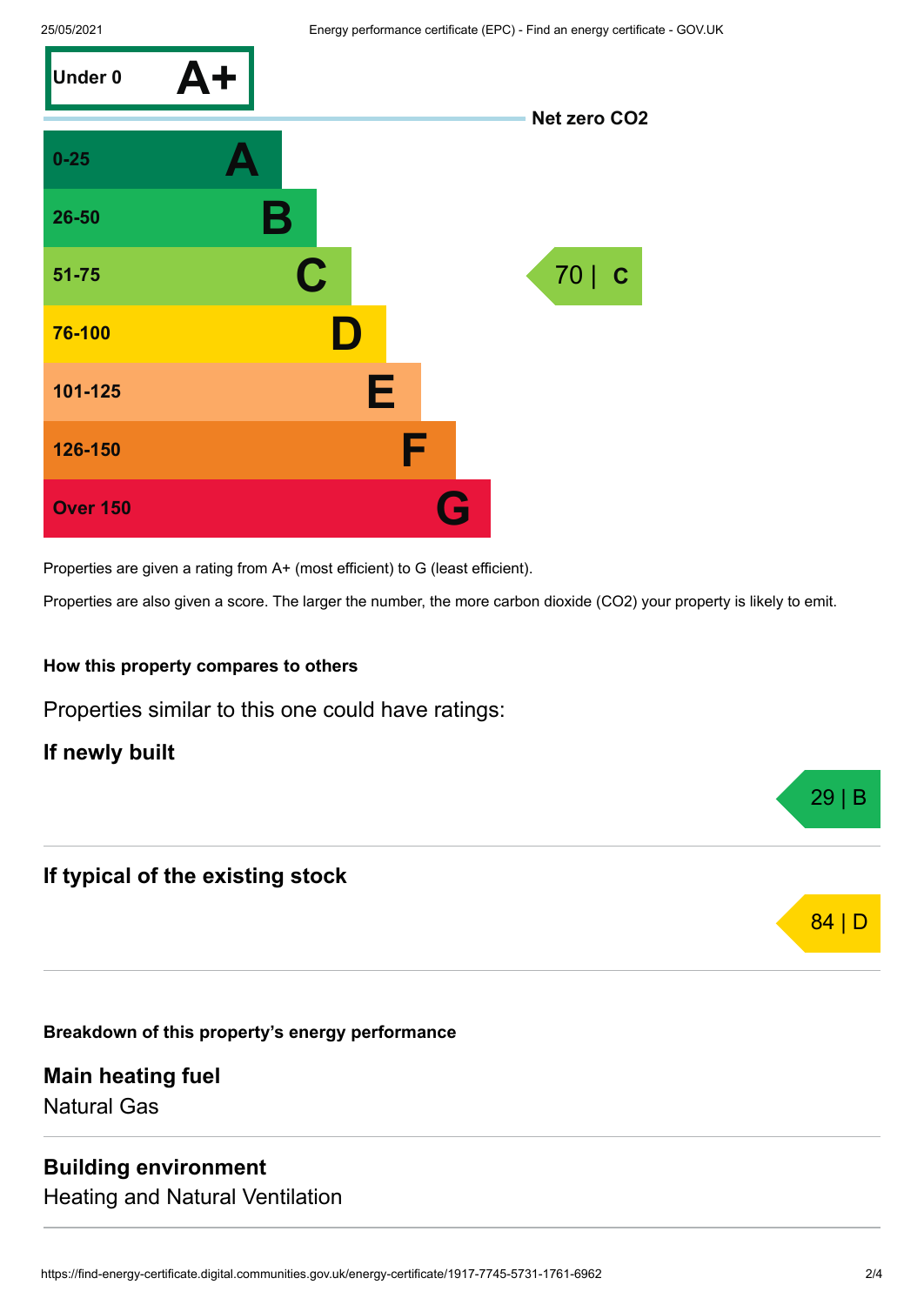## **Assessment level**

3

# **Building emission rate (kgCO2/m2 per year)**

143.68

**Primary energy use (kWh/m2 per year)**

830

What is primary energy use?

#### **Recommendation report**

Guidance on improving the energy performance of this property can be found in the recommendation report (/energy-certificate/0572-2382-7003-8582-5495).

#### **Contacting the assessor and accreditation scheme**

This EPC was created by a qualified energy assessor.

If you are unhappy about your property's energy assessment or certificate, you can complain to the assessor directly.

If you are still unhappy after contacting the assessor, you should contact the assessor's accreditation scheme.

Accreditation schemes are appointed by the government to ensure that assessors are qualified to carry out EPC assessments.

# **Assessor contact details**

**Assessor's name** Matthew Burgess

#### **Telephone**

01924669940

#### **Email**

mburgess@compliance365.co.uk

# **Accreditation scheme contact details**

## **Accreditation scheme**

Stroma Certification Ltd

# **Assessor ID**

https://find-energy-certificate.digital.communities.gov.uk/energy-certificate/1917-7745-5731-1761-6962 3/4 STRO035246